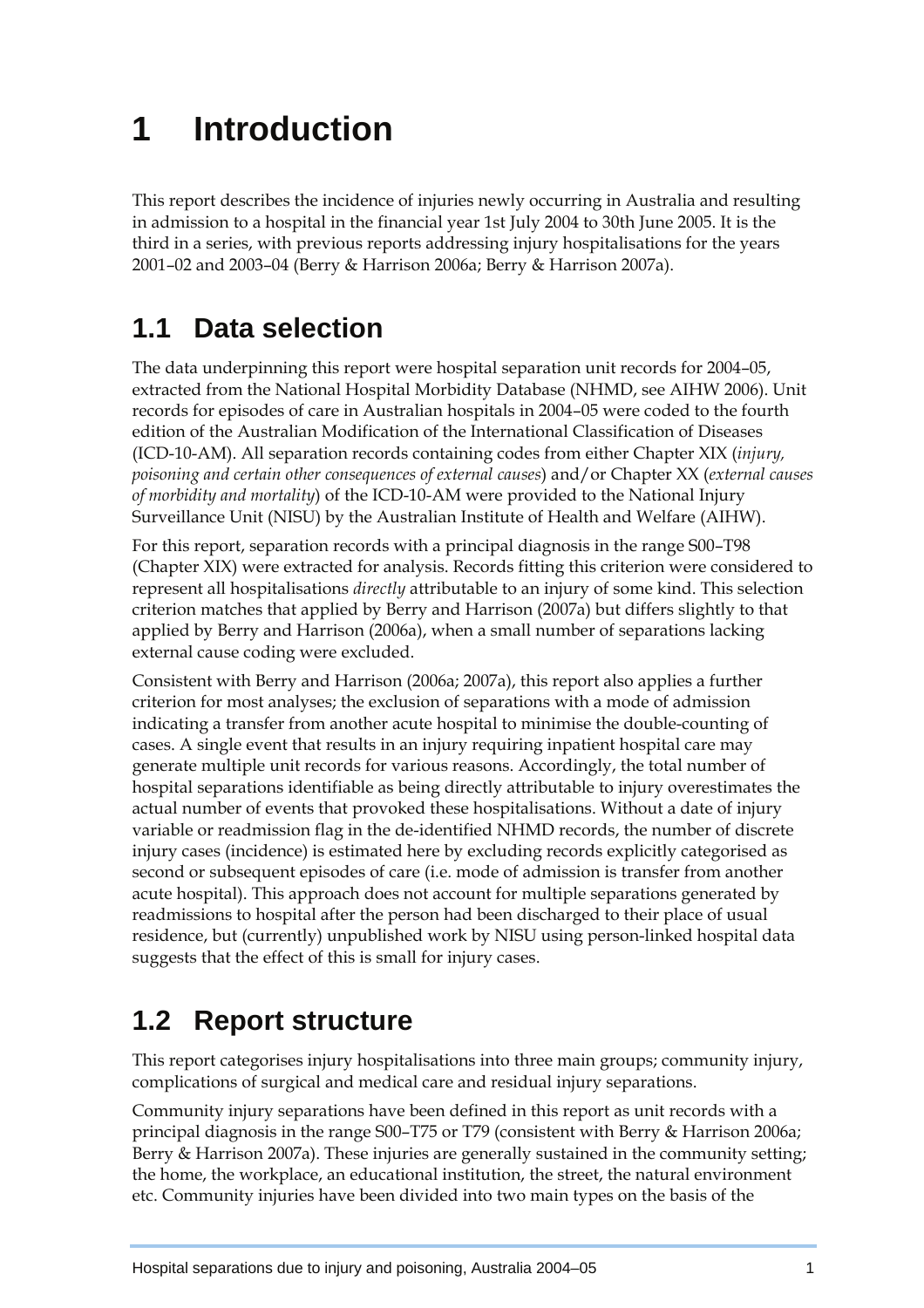first-occurring external cause code in the record; unintentional injuries (e.g. motor vehicle accidents, falls) and intentional injuries (e.g. assault, self-harm).

Injuries classed as complications of surgical and medical care have been defined in this report as unit records with a principal diagnosis in the range T80–T88. These injuries are thought to be the result of adverse events of a health intervention and include post-operative infections, complications associated with prosthetic devices, implants and grafts, and failure or rejection of transplanted organs. While injuries classed as complications of surgical and medical care provide a rudimentary measure of the incidence of adverse events related to hospital care, records with principal diagnosis codes outside the range of T80–T88 may also be related to adverse events (e.g. where external cause codes explicitly describe complications when the diagnoses codes do not). As such, the estimates of adverse events related to surgical and medical care are lower in this report than stated elsewhere (e.g. AIHW 2006).

The residual group of injury cases analysed in this report includes records with principal diagnoses T78 (adverse effects not elsewhere classified), T89 (other specified complications of trauma), and T90–T98 (sequelae of injuries, of poisoning and of other consequences of external causes). This group comprises a relatively small proportion of the total number of injury hospitalisations (about one per cent) and the relationship between diagnoses of these types and the circumstances of the injurious event provoking the hospitalisation is not well understood.

The topics covered in each section of this edition of the report are similar to those covered by the previous editions (Berry & Harrison 2006a; Berry & Harrison 2007a). A difference is that this edition examines rates of community injury by remoteness of usual residence, but not trends over time. The immediately previous edition (Berry & Harrison 2007a) discusses trends and not remoteness.

#### **1.3 Profiles of priority injury areas**

The National Injury Prevention and Safety Promotion Plan: 2004–2014 (Pointer et al. 2003; NPHP 2005) identified seven national injury prevention areas for action; children (0–14 years), youth and young people (15–24 years), adults (25–64 years), older people (65+ years), Aboriginal and Torres Strait Islander people, rural and remote populations, and alcohol and injury. Where appropriate, results have been presented to highlight the impact of injury on the targeted groups. However, injuries involving Aboriginal and Torres Strait Islander people have not been distinguished in this report, as issues surrounding the identification of indigenous status necessitate a special approach. Information regarding injury morbidity among Aboriginal and Torres Strait Islander Australians is the subject of another NISU report (Helps & Harrison 2006). Similarly, the contribution of alcohol to hospitalised injury in Australia has not been considered in this report as it is not yet possible to assess the alcohol-relatedness of this data with adequate reliability (see Pidd et al. 2006).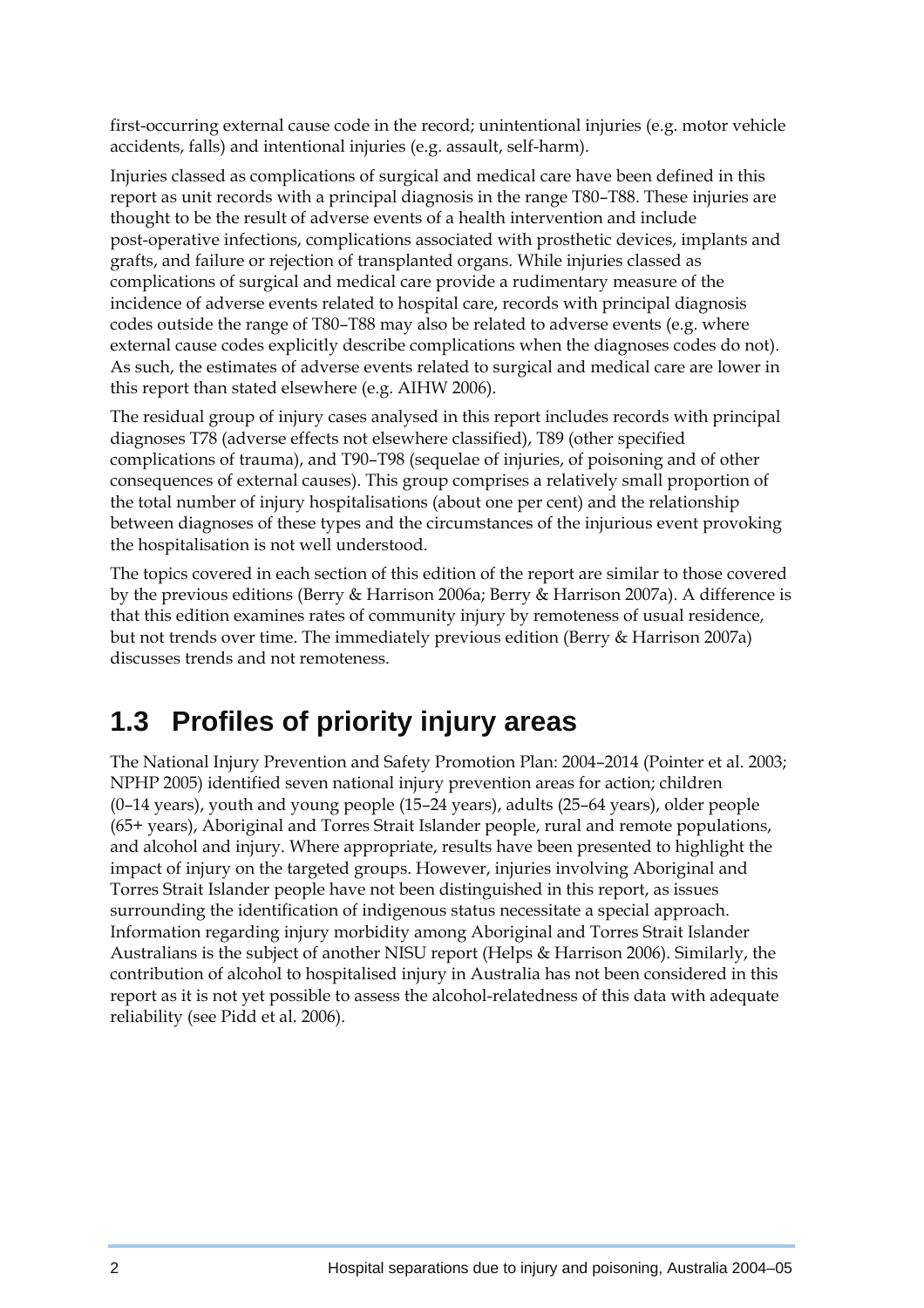#### **1.4 Injury hospitalisations 2004–05 overview**

For public and private hospitals combined, episodes of care separating from hospital between 1st July 2004 and 30th June 2005 attributed to *injury and poisoning and certain other consequences of external causes* (S00–T98) ranked fourth in the total number of hospitalisations after *factors influencing health status and contact with health services*  (Z00–Z99), *diseases of the digestive system* (K00–K93) and *neoplasms* (C00–D48) when records are groups as in *Australian hospital statistics 2004–05* (AIHW 2006). This represents an increase in position; in previous years, injury ranked fifth after hospitalisations due to *pregnancy, childbirth and the puerperium* (O00–O99, see Berry & Harrison 2006a; Berry & Harrison 2007a).

|                                                                                | <b>Males</b> | <b>Females</b> | Persons <sup>(b)</sup> |
|--------------------------------------------------------------------------------|--------------|----------------|------------------------|
| Total number of hospital separations for any cause (a)                         | 3,292,736    | 3,726,032      | 7,018,850              |
| Total number of hospital bed-days <sup>a</sup>                                 | 11,061,645   | 12,765,911     | 23,828,612             |
|                                                                                |              |                |                        |
| Separations due to injury and poisoning (S00-T98 <sup>(c)</sup> )              | 264,139      | 199,410        | 463,554                |
| Percentage of all separations                                                  | 8.0          | 5.4            | 6.6                    |
| Bed-days due to injury and poisoning                                           | 924,212      | 960,194        | 1,884,422              |
| Percentage of all bed-days                                                     | 8.4          | 7.5            | 7.9                    |
|                                                                                |              |                |                        |
| Community injury separations (S00-T75 or T79 <sup>(c)</sup> )                  | 223,634      | 160,463        | 384,102                |
| Percentage of all injury separations                                           | 84.7         | 80.5           | 82.9                   |
| Bed-days due to community injury                                               | 690,814      | 738,897        | 1,429,727              |
| Percentage of injury bed-days                                                  | 74.7         | 77.0           | 75.9                   |
|                                                                                |              |                |                        |
| Complications of surgical & medical care separations (T80-T88 <sup>(c)</sup> ) | 38,199       | 36,427         | 74,626                 |
| Percentage of all injury separations                                           | 14.5         | 18.3           | 16.1                   |
| Bed-days due to complications injury                                           | 227,589      | 217,768        | 445,357                |
| Percentage of injury bed-days                                                  | 24.6         | 22.7           | 23.6                   |
|                                                                                |              |                |                        |
| Residual injury separations (T78, T89 or T90–T98 <sup>(c)</sup> )              | 2,306        | 2,520          | 4,826                  |
| Percentage of all injury separations                                           | 0.9          | 1.3            | 1.0                    |
| Bed-days due to residual injury separations                                    | 5,809        | 3,529          | 9,338                  |
| Percentage of injury bed-days                                                  | 0.6          | 0.4            | 0.5                    |

#### **Table 1.1: Injury hospitalisations overview: males, females and persons, Australia 2004–05**

(a) *Source: Australian Hospital Statistics 2004–05* (AIHW 2006).

(b) Includes separations where sex was not reported.

(c) Separations defined according to principal diagnosis.